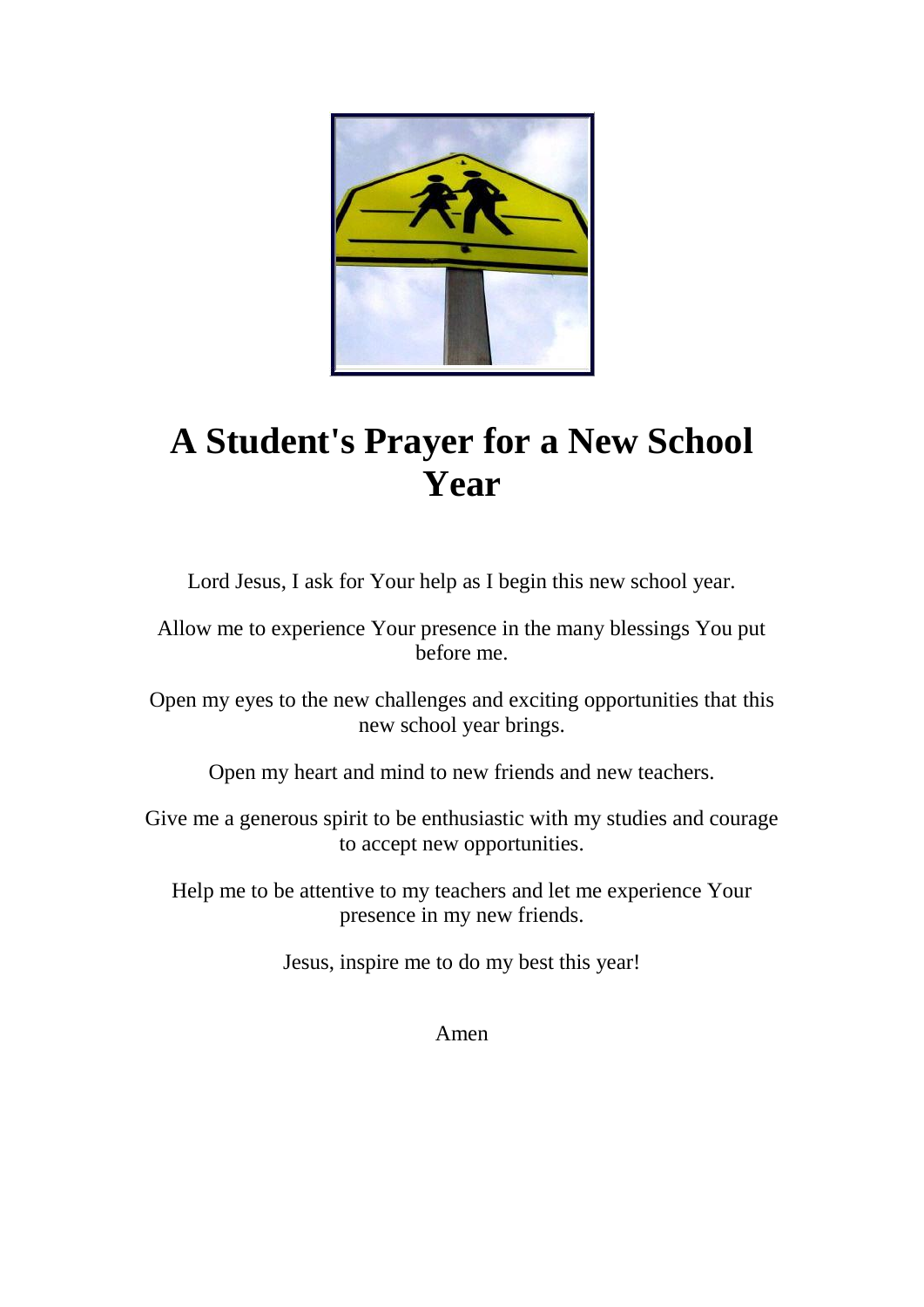BACK2

### [Back to School: Prayer for the Start of the School Year](http://www.smp.org/resourcepage.cfm?article=416)

Loving God, Our creator, our saviour, our companion, bless this journey of a new school year that we undertake today.

Refresh our souls and renew our spirits as we embrace the beautiful ministry you have called us to.

We welcome those who are new to this community and ask that you strengthen them to share the wonderful gifts you have given them.

Lord, make our hearts pure as we prepare for the return of students to this school, and may you guide them to return with open hearts and minds eager to learn. We ask this in Your name,

Amen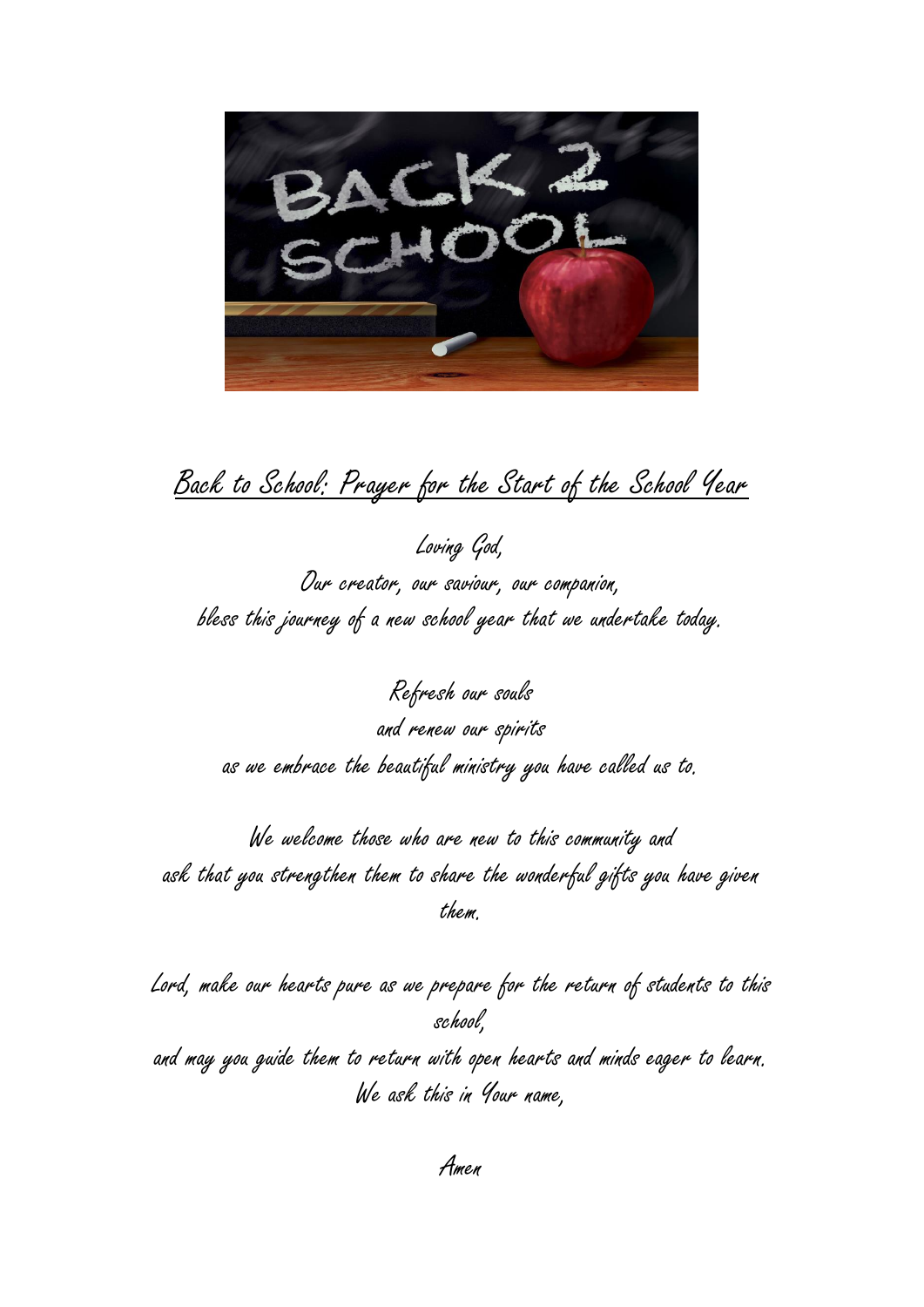

#### **A Student's Prayer at the Beginning of School Year**

We give you praise, O God, for everything that is new and beautiful, for everything which holds promise and brings us joy.

Bless us as we start this new year with our friends and teachers Help us to make the most of every chance we have to start afresh.

May we show love to one another and to all. May the new beginning of this school year remind us that you give us chances to start over again and again. Help us to forgive others as we receive your forgiveness.

Help us to learn and to work together. Help us to listen when we should and to know the best words when we speak and when it is better not to speak.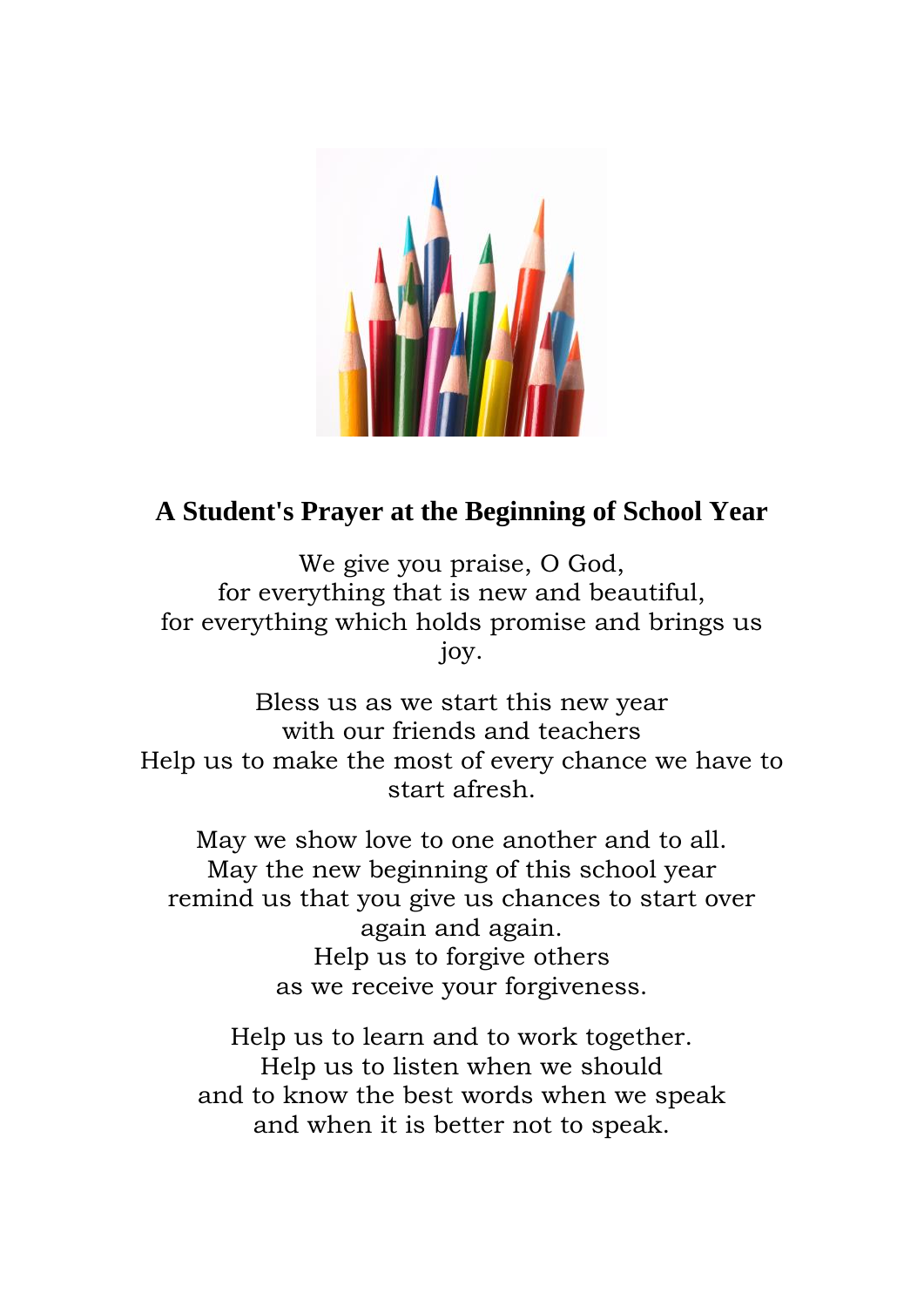We thank you for our friends Help us to be good friends this year. Help us to be patient with ourselves and with others.

Bless our school and keep us safe. Be with us as we travel each day.

Help us to be aware of your love shown to us in the people around us.

Bless all those who care for us In school and at home. Help us show our care for them and to say sorry when we need to.

May the Blessed Mother Mary protect us And help us to live as well as we can Giving thanks and glory to God as she did.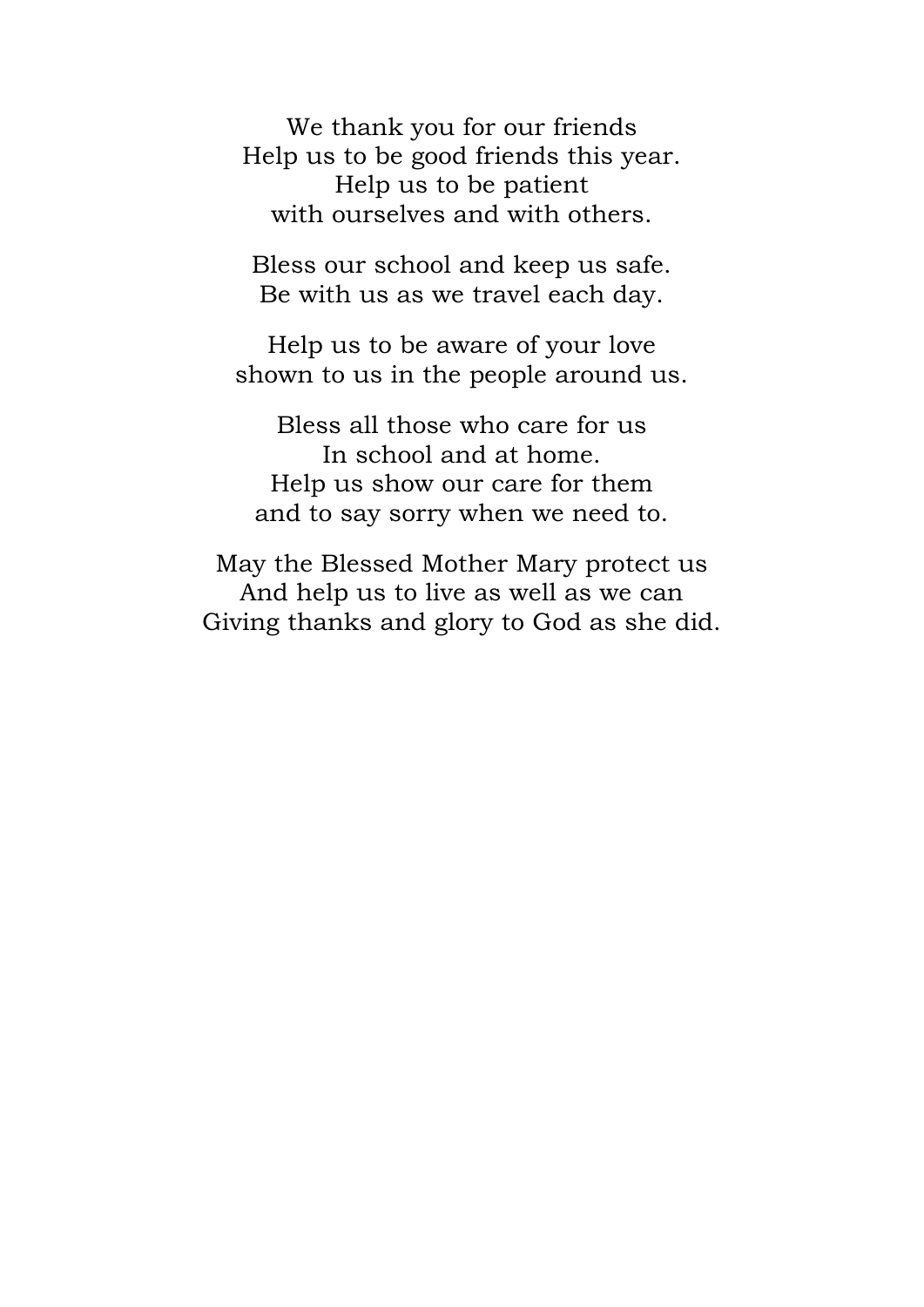

#### **Prayer for a New School Year**

Lord, please bless all our teachers, friends and relatives as they make their way back to their classrooms for another year.

Help them to feel excitement and joy in the promise of a new start.

Give them everything they need to start their classes.

Give them all they need all year.

Give them imagination and creativity to make wonders out of what they do have.

Help them stretch their budgets and their supplies.

Give them wisdom all year.

Help them quickly spot the little souls who are going to need something extra from them this year.

Help them have just the right words of encouragement for each student.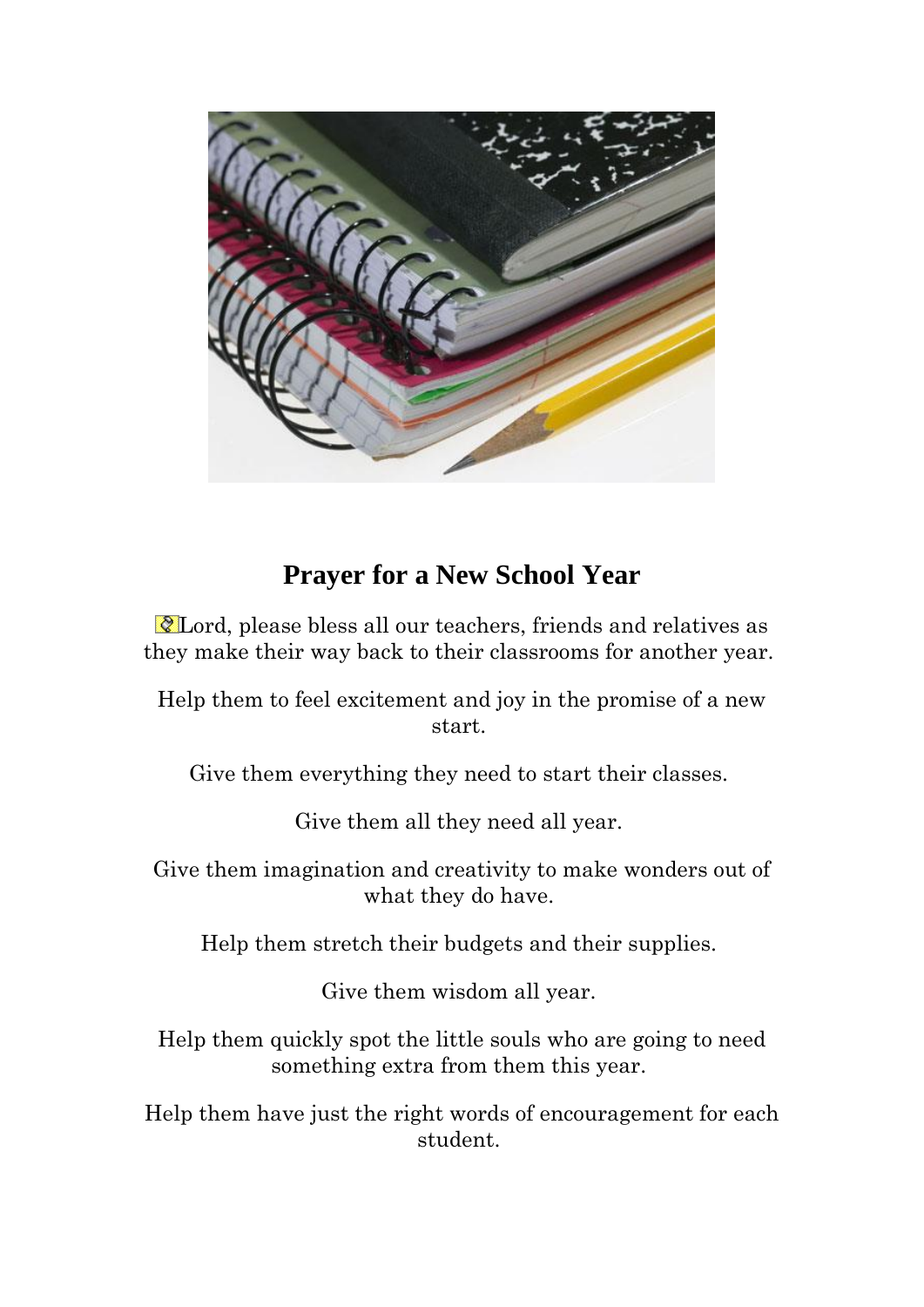Give them loads of love.

Help the love in their hearts just overflow so they always have plenty to spare.

We can't conjure it up Lord, but you give in abundance... please supply all the love teachers need.

Please supply them energy too, Lord.

Please let them sleep well at night so they are rested and refreshed each morning.

Don't let them take their problems and worries to bed with them at night.

Give them patience with students, with parents, and with their administration.

Again, Lord, it's you who supplies in abundance.

Please keep the students and teachers safe this year.

Keep them safe from accidents or evil intent.

Let the students be excited about this wonderful world and all there is to learn about it.

Help them to be interested in each other, for there's a wealth to learn about and from each other, and this is true for teachers and parents as well.

Give the parents willing hearts, both to help in the classroom if they can, and certainly to be involved in their children's homework and in their stories as the year goes on.

Let this be a truly wonderful year for everyone involved in education.

Let everyone feel, at the end of the year, that they learned all they could and gave the best they had.